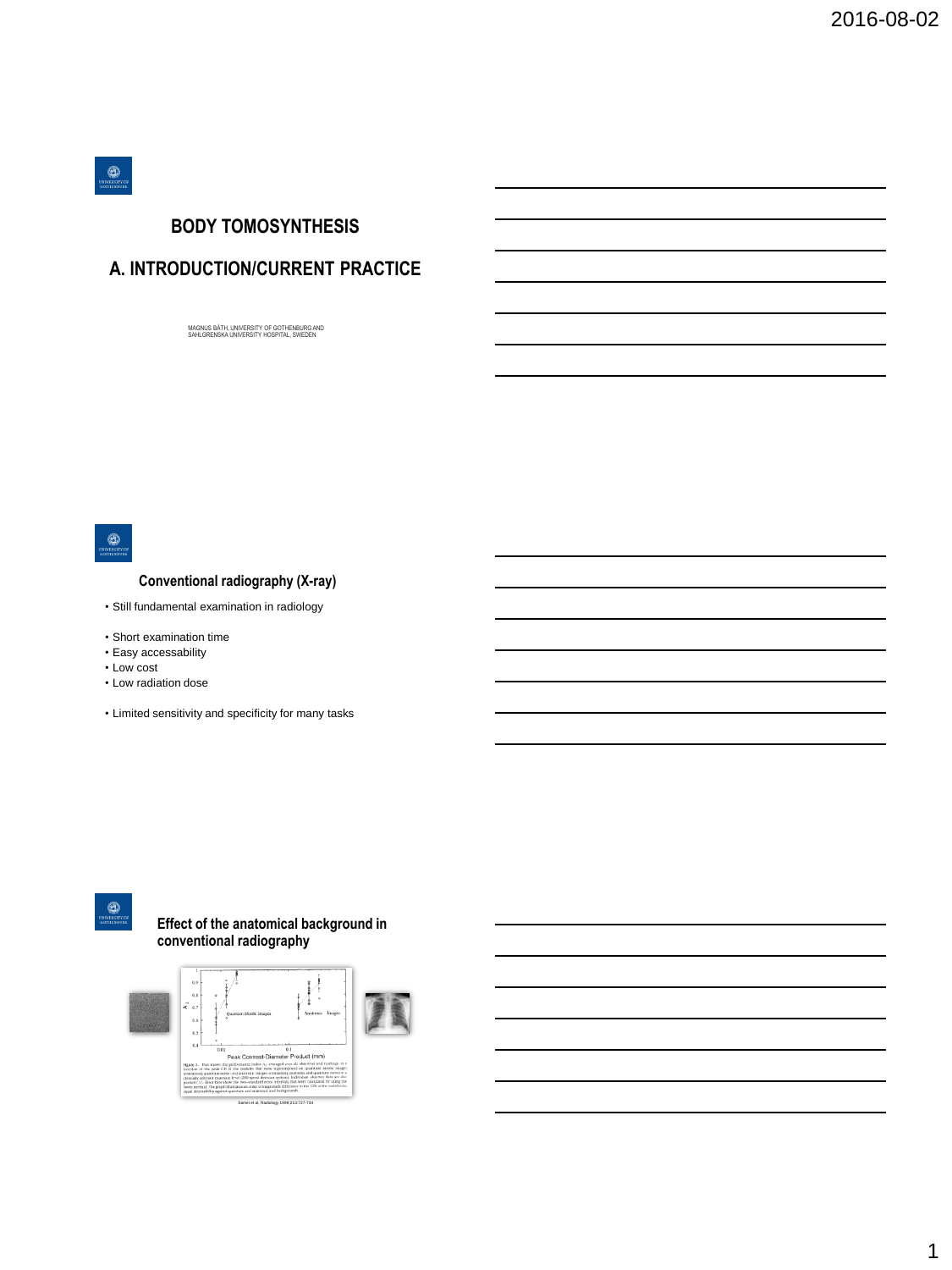

## **CT solves the problem**



 $\bigoplus_{\text{INIVZASTY C}}$ 

## **Some disadvantages of CT**

- High radiation doses CT: E~1-10 mSv X-ray: E~0.01-0.1 mSv
- 
- 
- Complicated equipment Expensive examination For many hospitals: limited resource Delayed diagnostics
- 

 $\circledcirc$ 

## **Bridge the gap?**



Total overlapping (2D) Extremely low dose



No overlapping (3D) Relatively high dose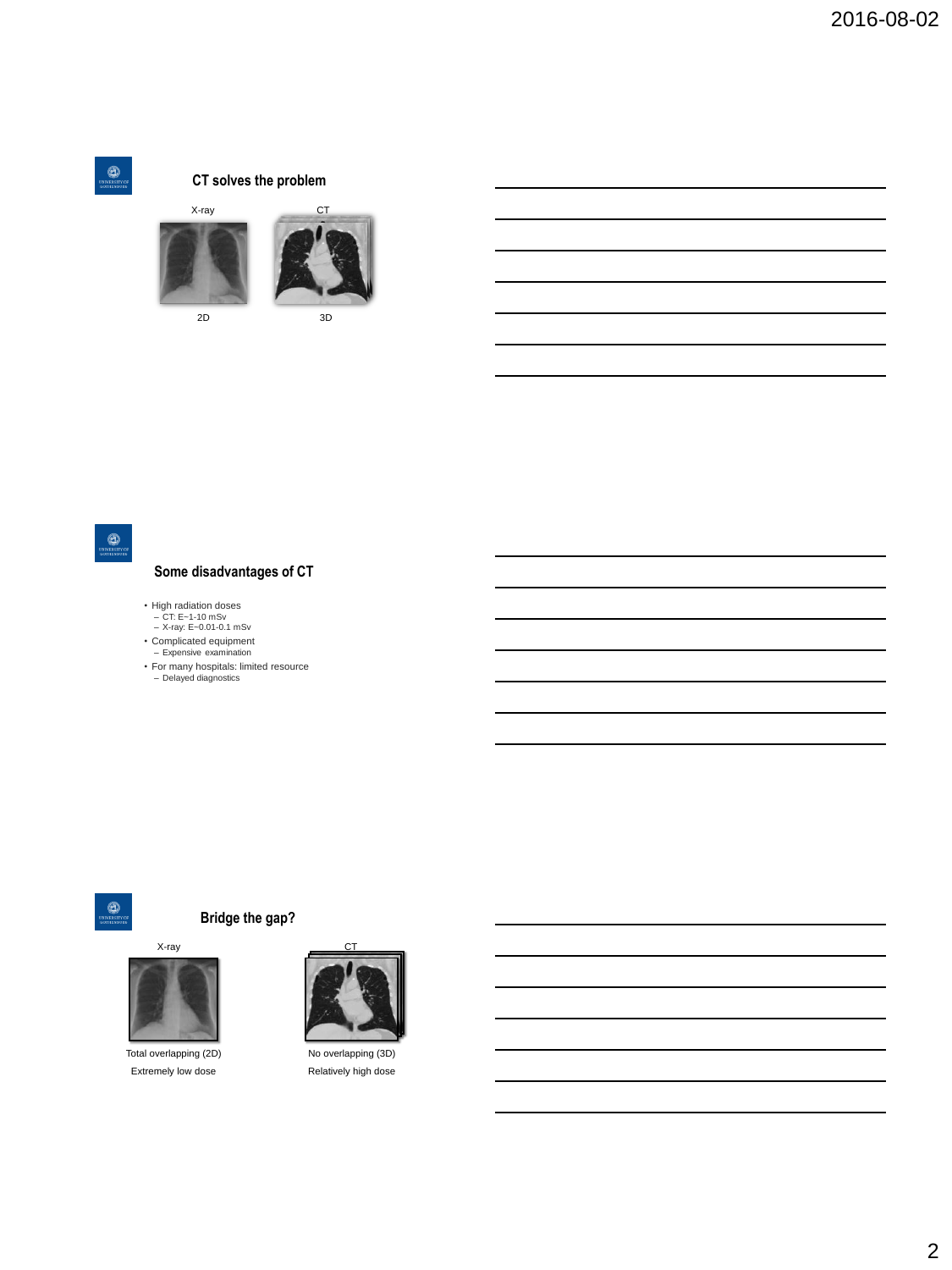

#### **Conventional tomography**



Dose proportional to number of sections Problem with overlapping Limited use today

 $\circledcirc$ 

#### **Tomosynthesis (TS)**

- Modern version of conventional tomography
- A number of projections are acquired at a low dose over a limited angular range and used to reconstruct section images of the patient (=limited angle CT)





## **Tomosynthesis**

- Two main improvements from conventional tomography
- Reconstruction of arbitrary number of section images from one acquisition – Reduction of surrounding anatomy
- Why today?
- Availability of suitable detectors (FPD) Efficient with fast readout
- Computer power Reconstruction
- 
- Radiation dose concerns

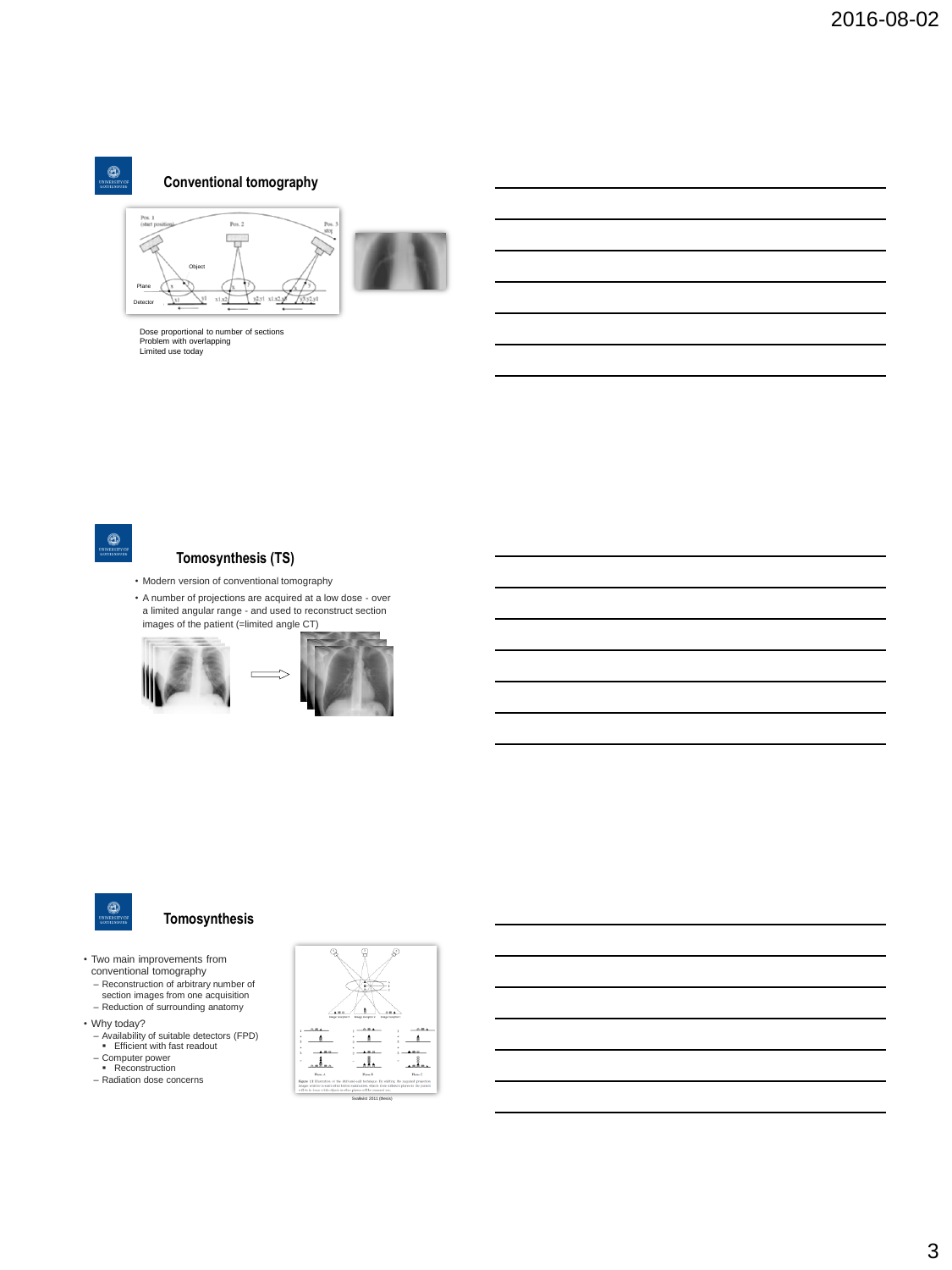# X-ray TS CT





4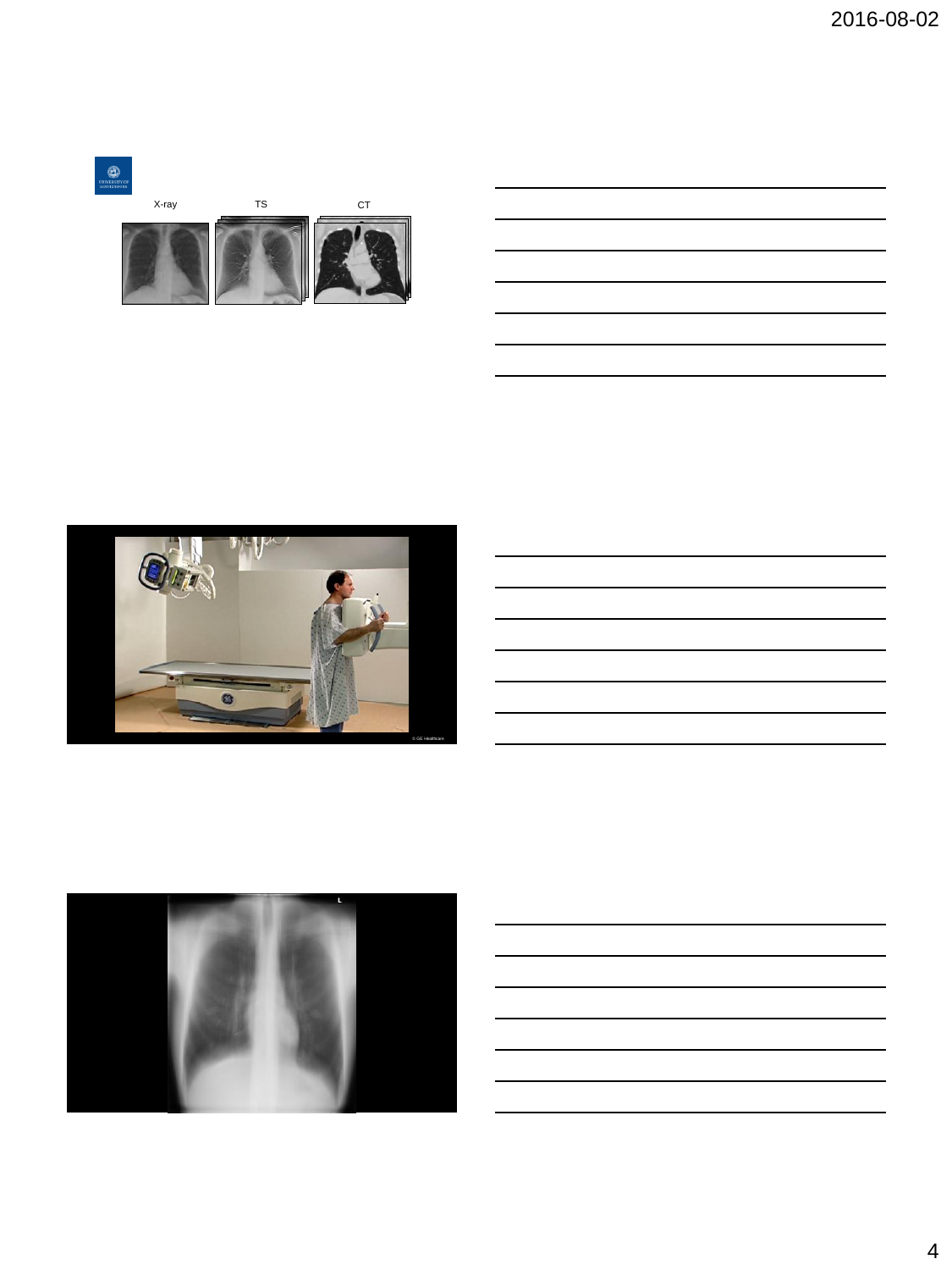## **Common system configurations**

- TS add-on to existing system
- Parallell planar scanning (linear movement of tube, linear movement or stationary detector)
- Flat panel detectors
- Mainly FBP, but iterative techniques under development

 $\circledcirc$ 

## **GE Healthcare (VolumeRAD)**

• >1200 installations worldwide

• Swing angle: 20° - 40° • Acqusition time: ~10 s

• CsI detector • No. of exposures: 25 - 60



© GE Healthcare

Figures below illustrate the 4 Volume Rad configurations<br>1-Table Sweep 2-Wall Sweep Vertical 3-Wall Sweep Hor ed only) 4-Woll Sw

|                           |   | ð.<br><b>Contract</b>         |  |
|---------------------------|---|-------------------------------|--|
| Antonio agricultura e con | - | $\overline{\phantom{a}}$<br>٠ |  |

## $\circledcirc$

## **Fujifilm (FDR AcSelerate)**

• CsI detector

- No. of exposures: 20 60
- Swing angle: 10°- 60°
- Acqusition time: 4 -12 s



© Fujifilm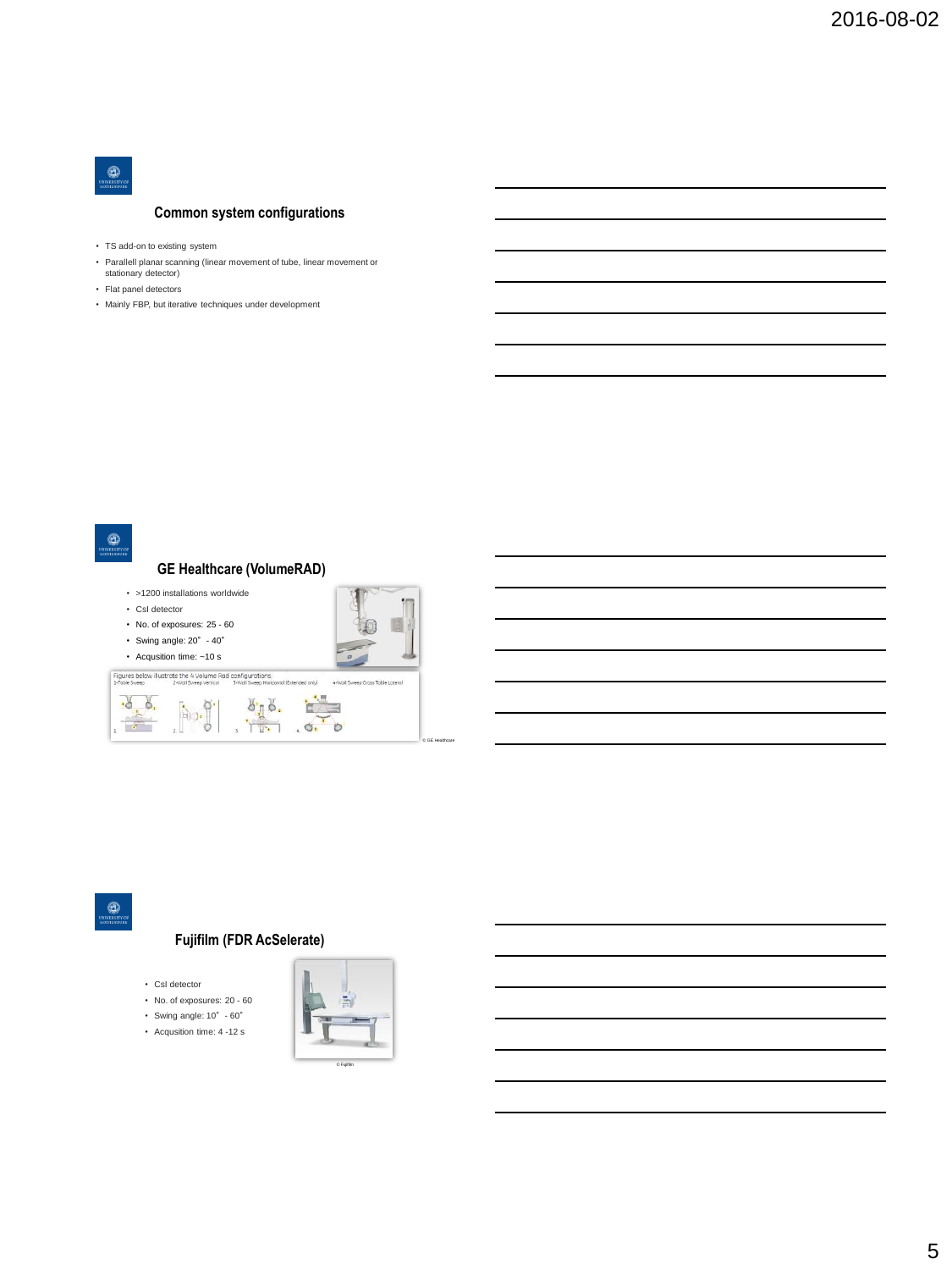## **Shimadzu (RADspeed Pro EDGE)**

- CsI detector
- No. of exposures: up to 60
- Swing angle: 20°- 60°
- Acqusition time: ~10 s
- Iterative reconstruction (T-smart)





## **Shimadzu (SONIALVISION G4)**

- Radiography/fluoroscopy system
- Acqusition time: <5 s (15 or 30 fps)
- CsI detector
- Earlier system (Safire) a:Se
- No. of exposures: up to 75
- Swing angle:  $8^\circ$   $40^\circ$



 $\circledcirc$ 

## **Thoracic imaging**



Dobbins et al, Radiology doi 10.1148/radiol.2016150497 (published online 2016)

6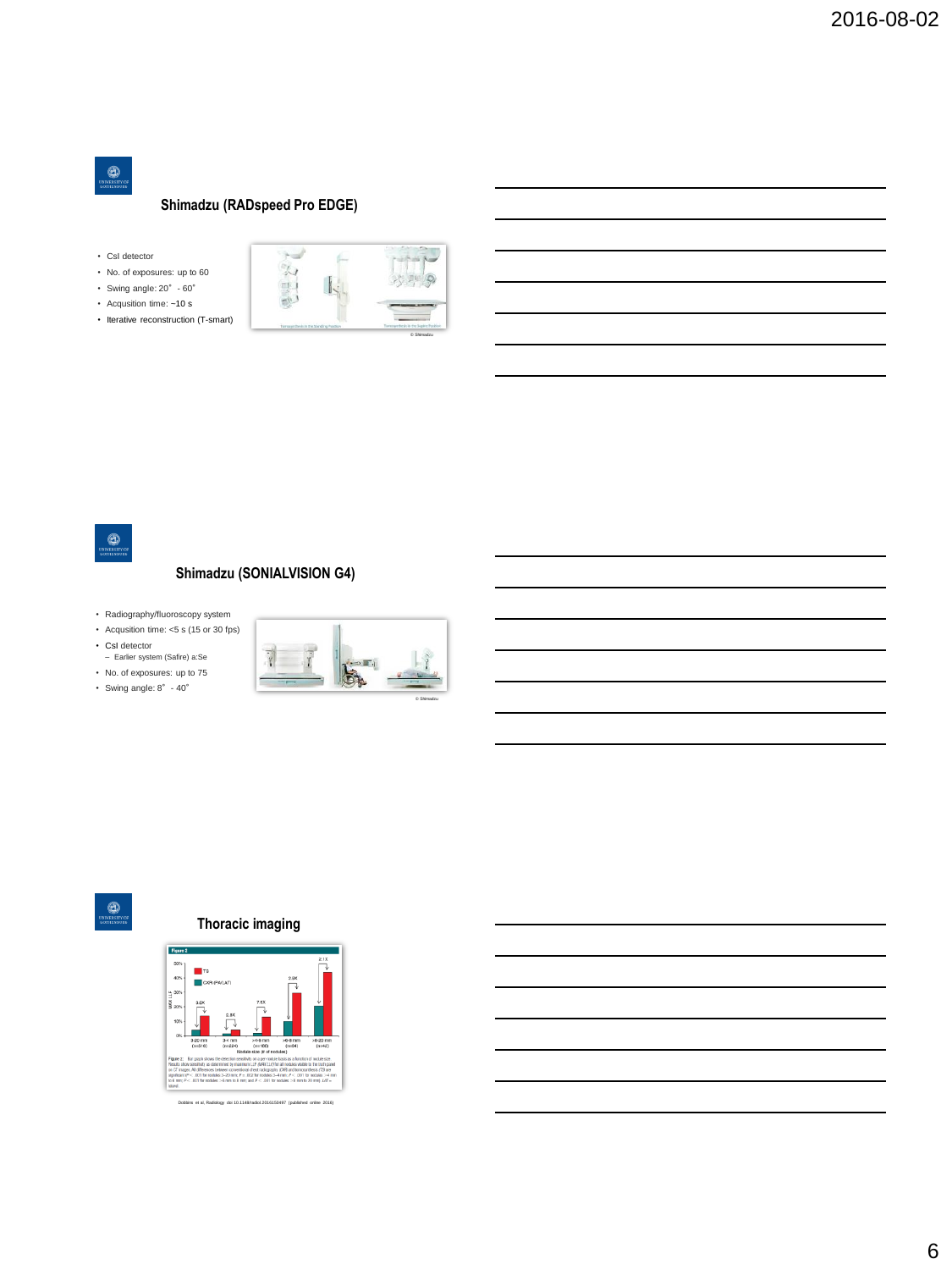# $5878$





# $<sup>•</sup>$ </sup>









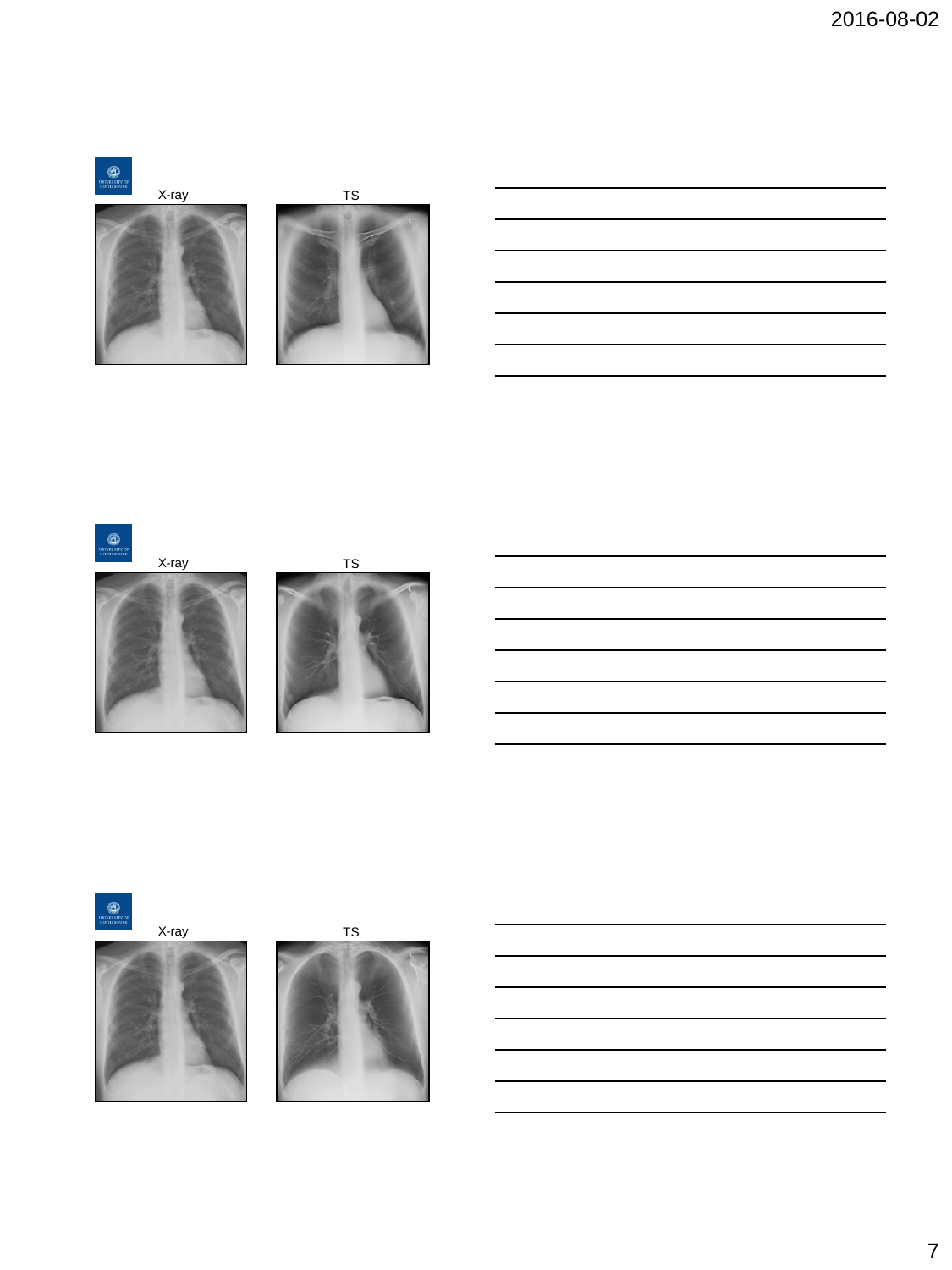X-ray







# $<sup>1</sup>$ </sup>

## **Other proposed/established use in thoracic imaging**

- Follow-up of patients with cystic fibrosis
- Follow-up of nodules
- Lung cancer screening
- …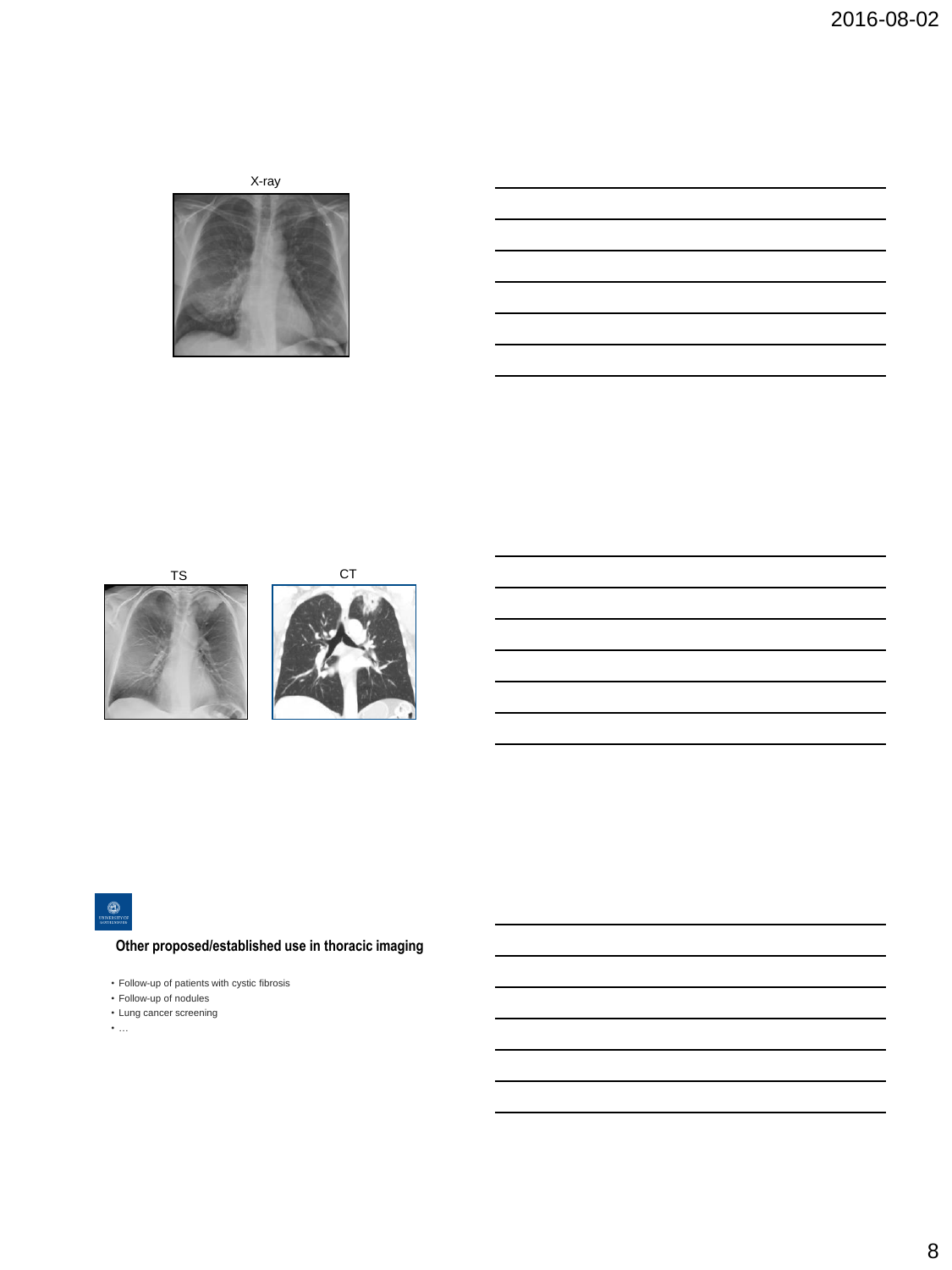

## **Musculo-skeletal imaging**





 $\circledcirc$ 



Machida et al, Radiographics 2016;36:735-750





Wells et al, Br. J. Radiol. 2011;84:464-468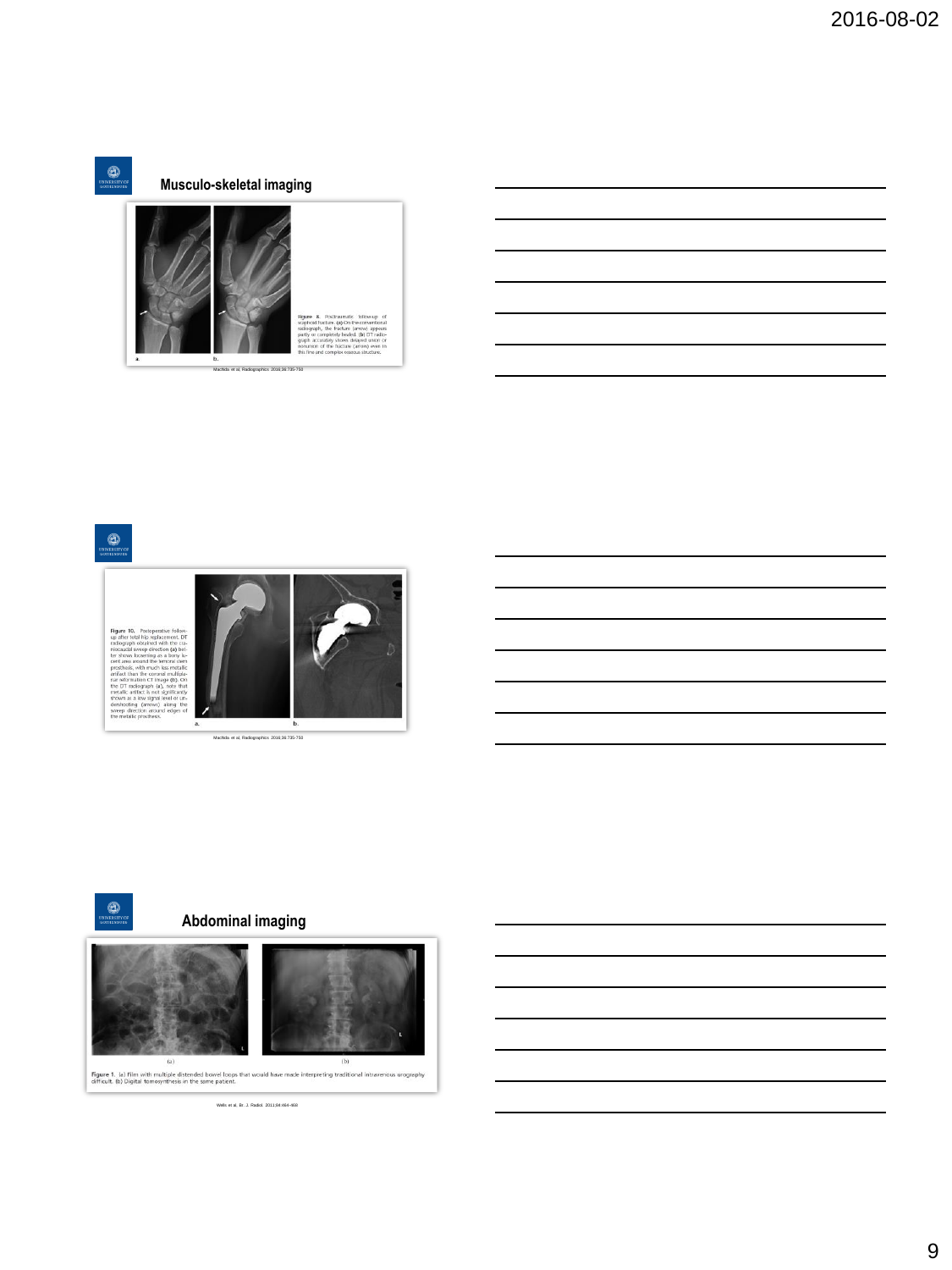$\circledast$ 

"In my opinion, chest tomosynthesis is a failed technology in the UK. I am disappointed as I think that tomosynthesis has a great deal to offer a general radiography department. I have spoken with suppliers in the UK and systems are not being purchased. Essentially, I think tomosynthesis is seen as a 'poor man's CT' rather than an improvement to chest radiography and perhaps relieve some of the strain from CT." (anonymous reviewer, 2015)







#### **TS as problem solver after non-conclusive X-ray**

• Suspicious finding on X-ray

- Previously: patient sent to CT (radiological referral) waiting time, etc.
- 
- Now: patient goes to TS (without waiting time) Conclusive: good Still non-conclusive: patient sent to CT (with possibly higher priority)
- 
- Chest: TS obviates the need for CT in 75% of these cases
	- Vikgren et al, RSNA 2011 Quaia et al, Eur Radiol 2012;22:1912-1922
- Similar experience of TS as problem solver in musculoskeletal imaging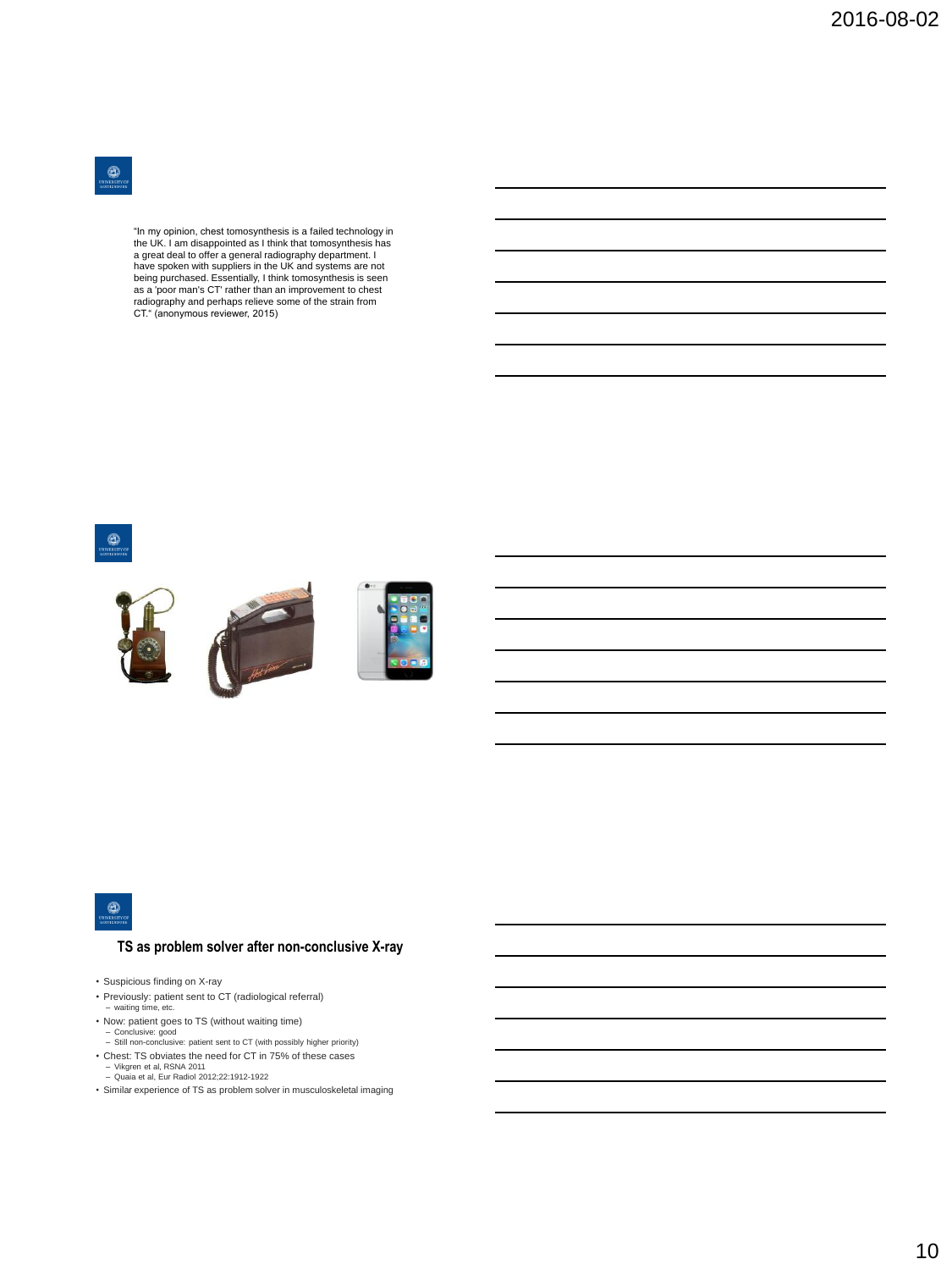## **TS as problem solver**





## **TS as problem solver**





"However, even with the remarkable functionality of tomosynthesis, it will not be utilized unless the environment for using this technology is provided and information is provided to the doctors that order examinations."

Y. Uchida (Japan) MEDICAL NOW No. 76, 2014.8